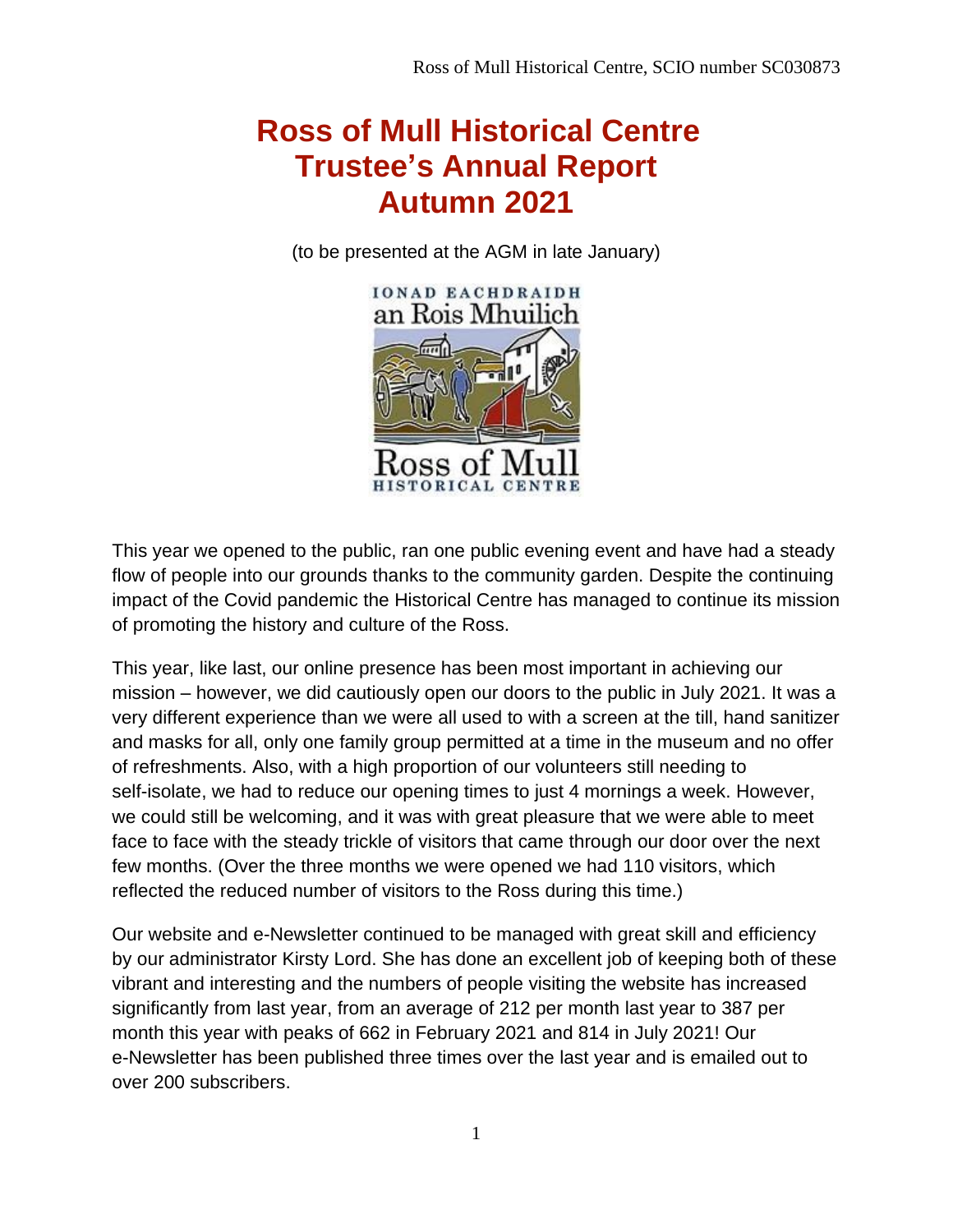We continued to sell our publications through the website with online sales totaling £1,107.50 for the year and £350 sold through the Centre. We also expanded our list with the addition of the Kilvickeon Burial Ground Booklet. This contains information, transcriptions, burial ground plans and a surname index of the grave sites at the Kilvickeon chapel on the shores of Loch Assapol. We have also produced a 2022 calendar showcasing old photos from our archive. Both these and all our other publications are available through our website: **<https://romhc.org.uk/our-publications/>**

Volunteers have kept up our genealogy service using our extensive archive and this year were able to assist 19 online inquiries and we received at least £226 in donations for these services.

One highlight of the year was our one public event 'On the Map' which we held on September 4<sup>th</sup> in Creich Hall. This was a public sharing of the gift we had received of an original Joan Blaeu printed map taken from one of his atlases and framed.

With maps being the theme of the evening, we also had two very interesting presentations from Eleanor MacDougall PhD on 'Gaelic place names on the Ross' and from Rutger Emmelkamp of Knockvologan Studies on different ways of mapping the world and our immediate environment.





*Community garden November 2021*

*Jan Sutch Pickard with the donated Joan Blaeu map*

The other notable event which has livened up the surroundings of the centre has been the progress of the community garden. By the spring of this year the group of local gardening volunteers had successfully transformed the patch of sprawling rhododendrons, willow and bramble that filled the area between the stream and the road below the centre into a beautiful garden with raised beds, fruit bushes and trees, sheds, compost areas, paths and seating areas. This has become a vibrant growing and meeting space.